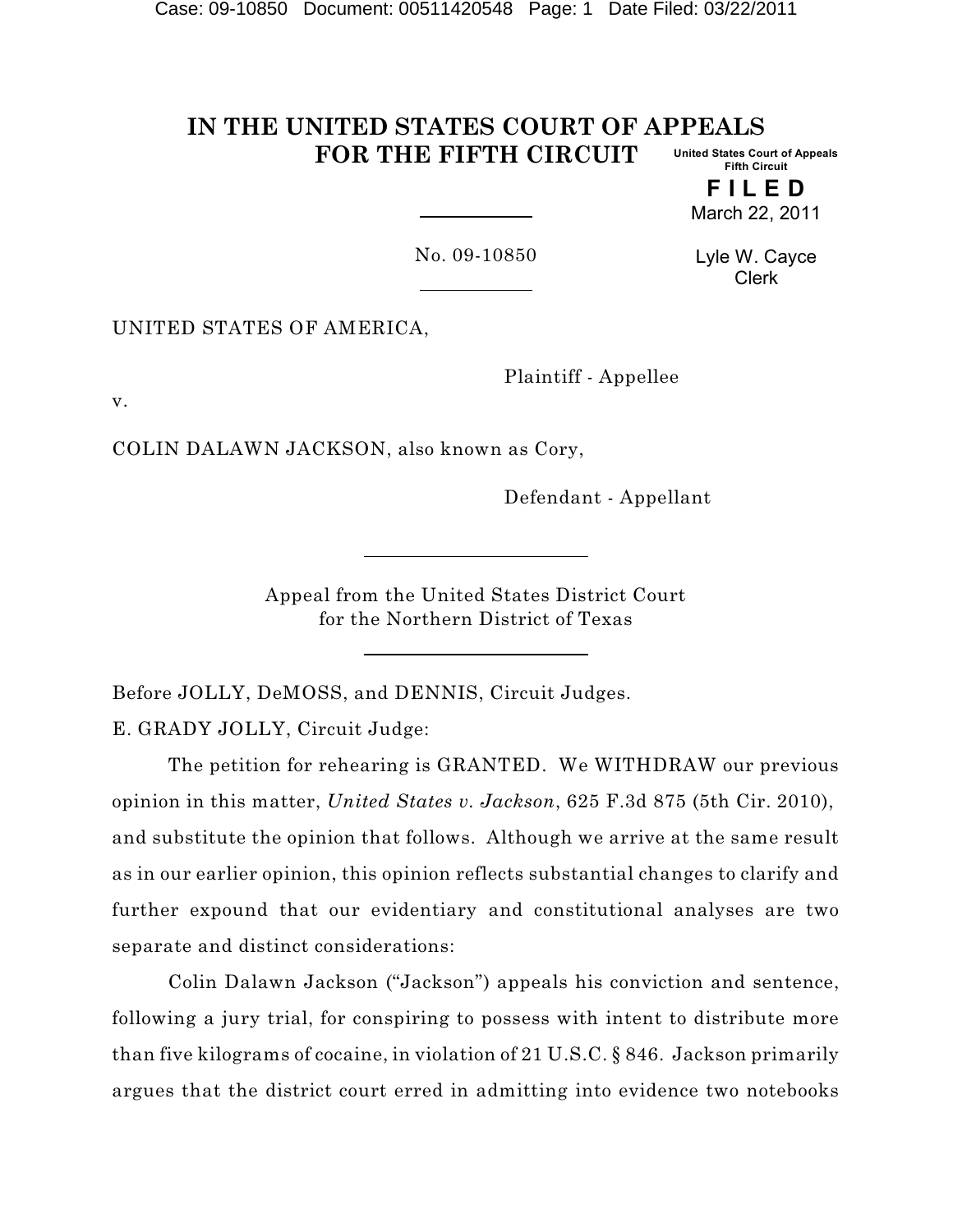alleged to have been prepared by Jackson's coconspirator. The notebooks were admitted through the testimony of an investigating officer who received them from the coconspirator—without any accompanying statement—during a proffer session that failed to produce a plea bargain. The coconspirator did not testify or otherwise authenticate the notebooks, but they, and the testimony introducing and interpreting them, purportedly show the quantity of cocaine the coconspirator distributed to Jackson. Jackson contends that admitting the notebooks, and the investigating officer's testimony pertaining thereto, violated his rights under the Confrontation Clause of the Sixth Amendment; that the notebooks and testimony constitute hearsay; and that the notebooks lacked sufficient authentication. We hold that because the notebooks were not adequately authenticated, the government has not met its burden of showing that the notebooks were nontestimonial business records; that the district court erred in admitting the notebooks into evidence at trial; that this error violated Jackson's rights under the Confrontation Clause; and that the error was not harmless. We further hold that the evidence, absent admission of the notebooks, was not constitutionally insufficient under *Jackson v. Virginia*, 443 U.S. 307 (1979), to sustain Jackson's conviction. We therefore vacate the district court's judgment of conviction and sentencing and remand for further proceedings not inconsistent with this opinion.

# I.

A federal grand jury indicted Jackson on April 22, 2008, on a single count of conspiring with Arturo Valdez ("Valdez") and other known and unknown persons, beginning on or about December 1, 2006 and continuing through August 1, 2007, to possess with intent to distribute more than five kilograms of cocaine. The evidence at trial included the following: Officer Christopher Hight, a Dallas police officer and task force officer of the Drug Enforcement Administration (DEA), testified that he was involved in surveillance and

2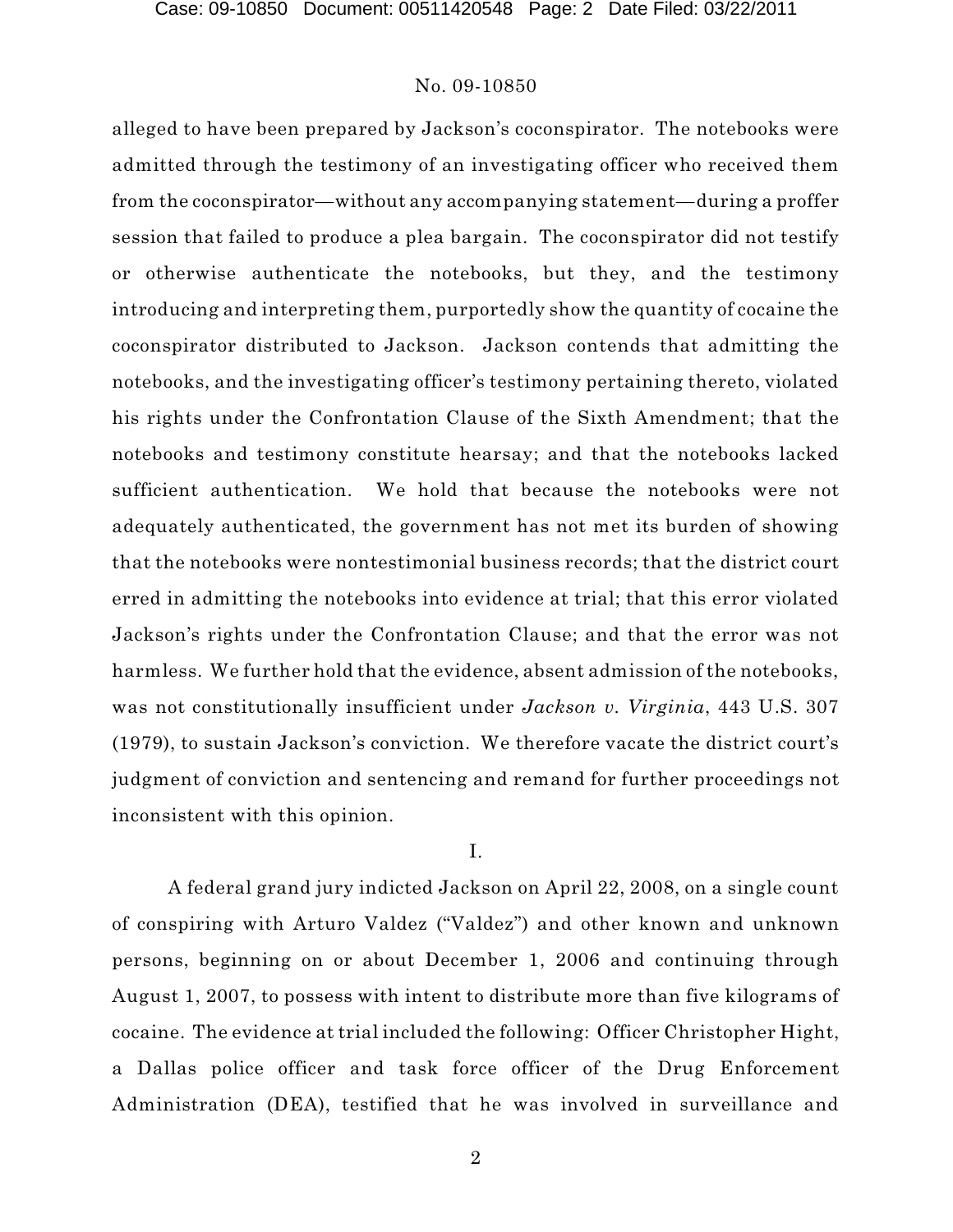interception of communications concerning various drug cartels, including a drug-trafficking organization headed by one Juan Reyes-Mejia. Hight testified that he and other officers had identified a cell operating within this organization, headed by Arturo Valdez. Valdez worked as a cocaine distributor in the larger drug-trafficking organization, collected money from the sale of cocaine that he transferred to couriers for transport to Mexico, had customers of his own, and was a trusted member of the drug-trafficking cartel.

Wiretap surveillance disclosed multiple conversations that Valdez had with an individual identified in the phone conversations as "Cory." Hight testified that he became familiar with Cory's voice over the course of the surveillance and, having subsequently spoken with the defendant, Hight testified that "Cory's" voice was that of the defendant, Mr. Jackson. The jury heard several recordings of the phone conversations between Valdez and "Cory," and Valdez and other persons, which Hight interpreted for the jurors as reflecting plans to engage in various cocaine and other narcotics transactions.

In August 2007, a task force arrested over 30 individuals involved in wideranging alleged drug-trafficking conspiracies. Valdez was arrested by DEA agents on August 16, 2007. Apparently seeking to work out a plea agreement and obtain leniency at sentencing, Valdez agreed to a proffer session with law enforcement concerning his knowledge of the drug-trafficking conspiracy. During that session, Valdez and his attorney produced, without comment as far as the record is concerned, two notebooks to Officer Hight containing 78 pages of handwriting, with numbers, notations, and names. Certain lines of text in the notebooks appear to be names or abbreviations for names. The names "Cory," "Corey" and "Cor." appear in several places in the notebooks; Officer Hight testified that these writings identify Jackson. Alongside and beneath several of the alleged references to Jackson are only various numbers. The government's witness testified, and the government asserted in its closing argument, that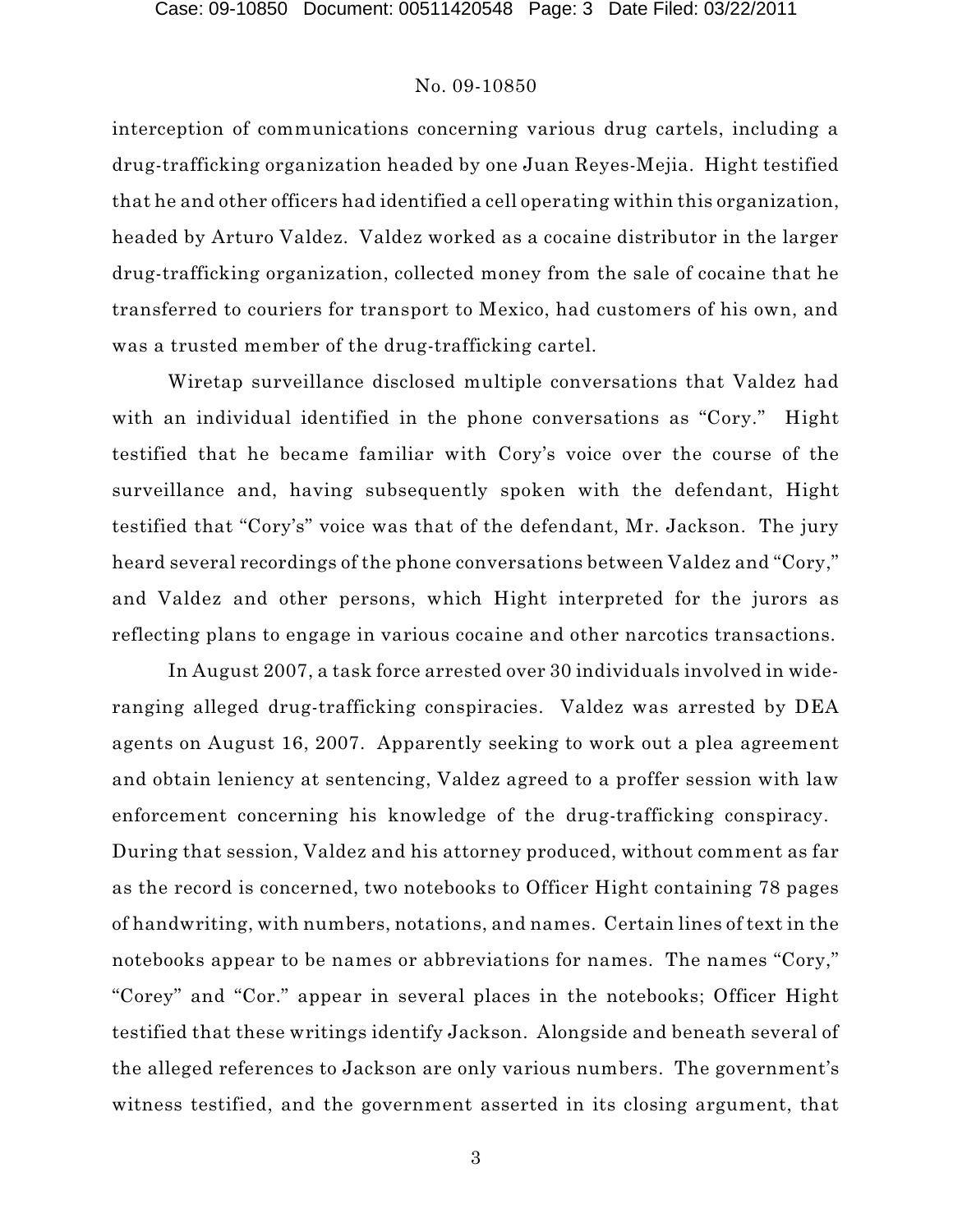these numbers reflect payments and amounts of cocaine, totaling approximately 350 kilograms, that were given to Jackson in the course of a conspiracy to possess and distribute cocaine.

The government introduced the notebooks at trial solely through the testimony of Officer Hight, who twice stated that his analysis of them was "based on [his] experience as an officer and nothing from what was obtained from Mr. Valdez." Officer Hight further testified why drug traffickers often keep ledgers, and he explained the various entries in the ledgers that he interpreted as representing cocaine transactions involving Jackson. He testified that he believed the numbers in the notebooks reflect quantities of cocaine, rather than marijuana, because the numbers are consistent with information the police had gathered through telephone surveillance. Hight also stated that the ledgers' references to "Nove" and "Nov." are likely references to Noe Godines, another participant in the drug conspiracy. Hight testified at length concerning the notebooks' contents, interpreting various numbers and calculations for the jury.

At trial, Jackson objected to admission of the notebooks on Sixth Amendment, hearsay, and authentication grounds. These objections were overruled, and the jury found Jackson guilty of one count of conspiring to possess with intent to distribute more than five kilograms of cocaine.<sup>1</sup> Jackson has timely appealed to this Court, arguing the same ground asserted in his objection to the notebooks before the district court.

# II.

The government argues that the notebooks are nontestimonial business records that by their nature do not offend the Confrontation Clause. Alternatively, the government contends that the notebooks are nontestimonial statements made by a coconspirator during the course and in furtherance of a

 $^1$  Jackson's 235-month prison sentence was based largely on drug-quantity calculations made using information in the drug ledgers supplied by Valdez and admitted at trial.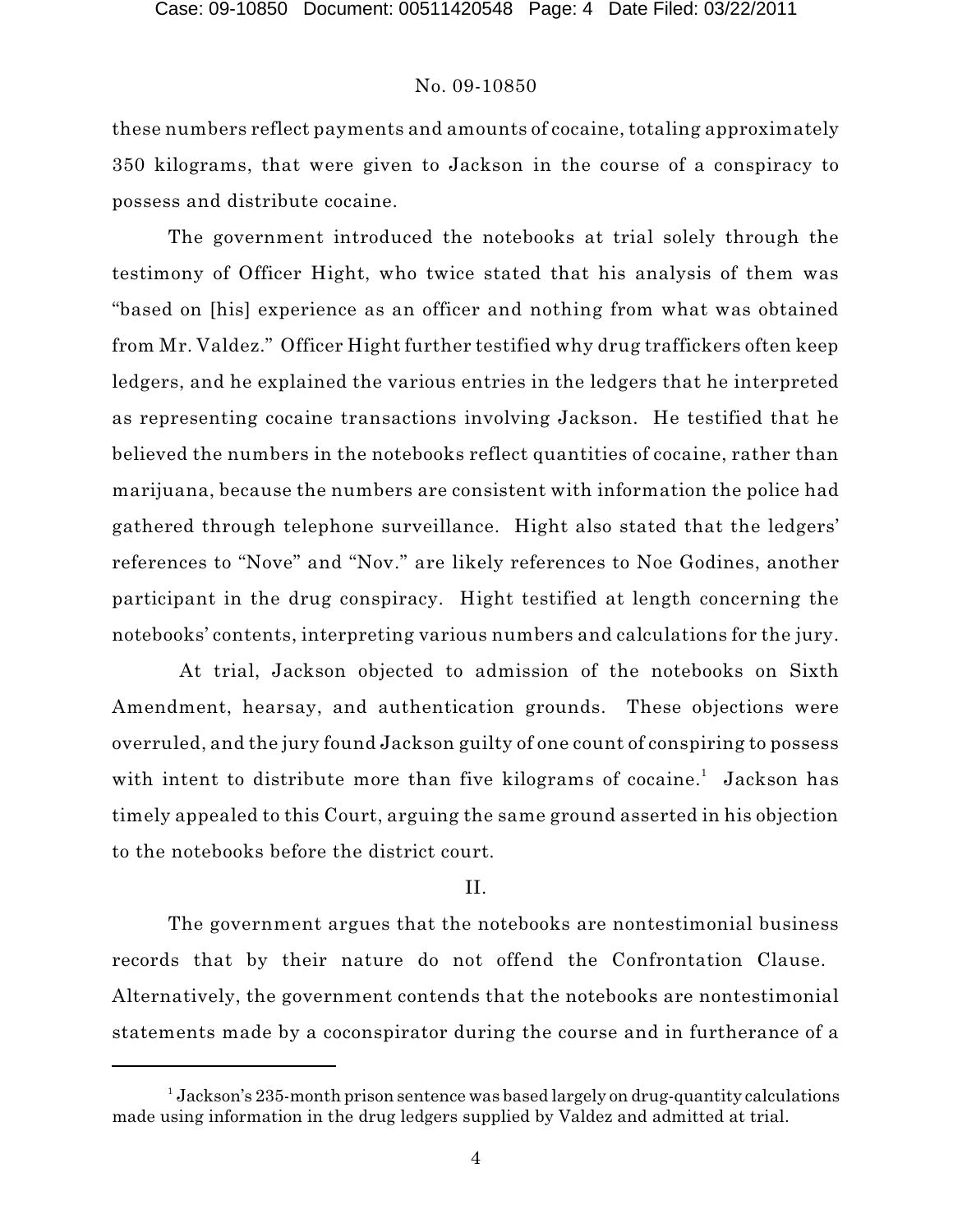conspiracy. The threshold question before us is whether the notebooks said to be drug ledgers were properly admitted as a business record or coconspirator statement in furtherance of a conspiracy, which in turn requires us to determine whether they were adequately authenticated to be what they were purported to be. *See United States v. Arce*, 997 F.2d 1123, 1128 (5th Cir. 1993).

This question arises from *Crawford v. Washington*, in which the Supreme Court held that "[w]here testimonial evidence is at issue, . . . the Sixth Amendment demands what the common law required: unavailability and a prior opportunity for cross-examination." 541 U.S. 36, 68 (2004). However, in describing the class of "testimonial" statements implicating Sixth Amendment rights, the Court has noted that business records ordinarily fall outside this category. *Id.* at 56; *Melendez-Diaz v. Massachusetts*, 129 S.Ct. 2527, 2539–40 (2009). In general, "after *Crawford*, business records are not testimonial in nature and their admission at trial is not a violation of the Confrontation Clause."<sup>2</sup> United States v. Morgan, 505 F.3d 332, 339 (5th Cir. 2007). The same is generally true of coconspirator statements made during the course and in furtherance of a conspiracy. *United States v. Holmes*, 406 F.3d 337, 348 (5th Cir. 2005); *Crawford*, 541 U.S. at 56.

Review of a trial court's evidentiary rulings is for abuse of discretion, subject to harmless error review. *United States v. Jimenez-Lopez*, 873 F.2d 769, 771 (5th Cir. 1989). "A trial court abuses its discretion when its ruling is based

<sup>&</sup>lt;sup>2</sup> We recognize, of course, that there may be exceptions to this general observation because the Confrontation Clause, as a constitutional right, cannot be circumscribed by merely invoking the evidentiary rules of hearsay. For example, although "[d]ocuments kept in the regular course of business may ordinarily be admitted at trial despite their hearsay status, . . . that is not the case if the regularly conducted business activity is the production of evidence for use at trial." *Melendez-Diaz*, 129 S.Ct. at 2538. Indeed, "[b]usiness and public records are generally admissible absent confrontation not because they qualify under an exception to the hearsay rules, but because—having been created for the administration of an entity's affairs and not for the purpose of establishing or proving some fact at trial—they are not testimonial." *Id.* at 2539–40. That is, business records are not *per se* nontestimonial, but they are *generally*.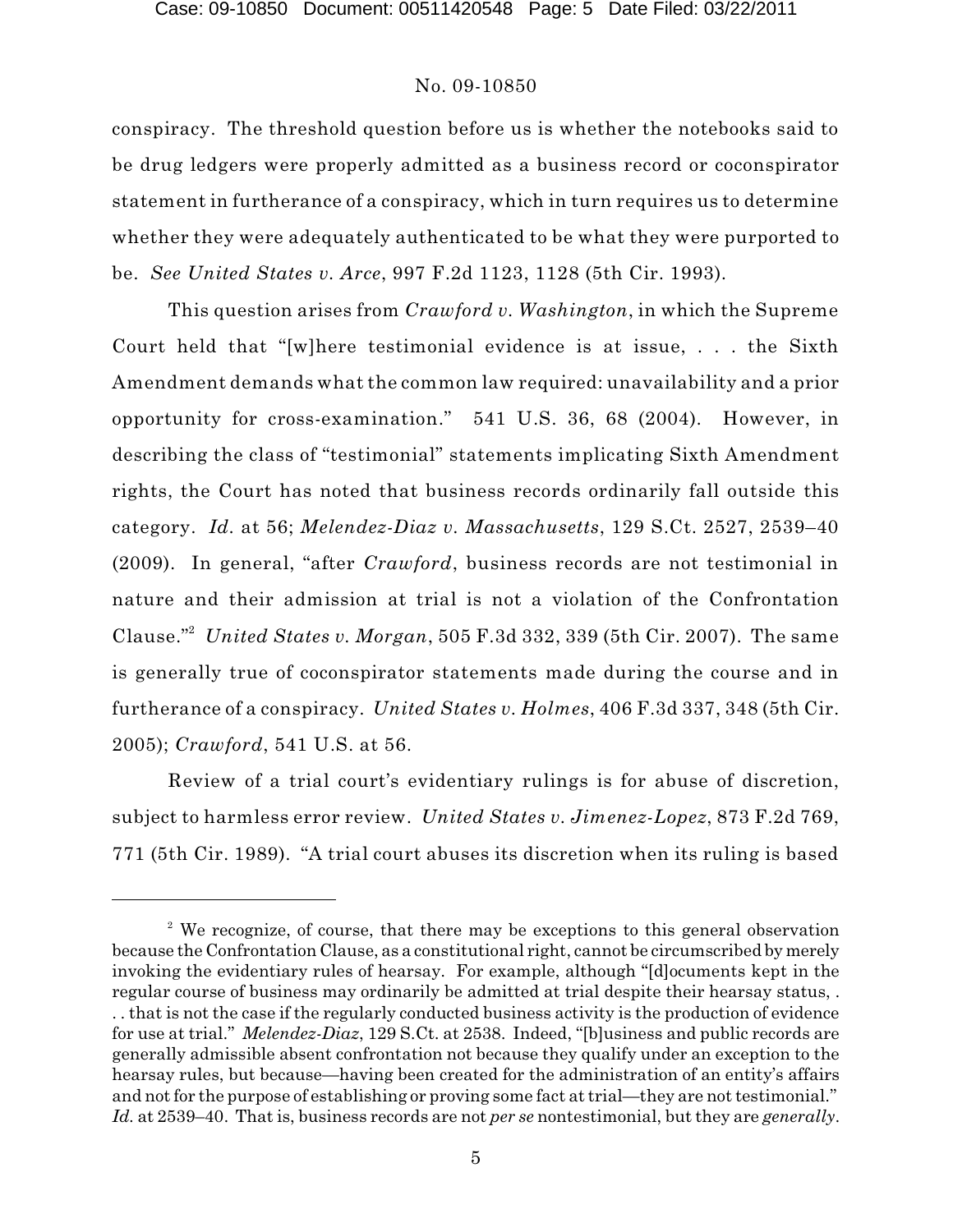on an erroneous view of the law or a clearly erroneous assessment of the evidence." *United States v. Yanez Sosa*, 513 F.3d 194, 200 (5th Cir. 2008) (internal citations omitted). Applying the foregoing standard, we conclude that the district court erred in admitting the notebooks given to Officer Hight by Arturo Valdez because they were not adequately authenticated. The notebooks fall outside of the business records and coconspirator statement exceptions to the hearsay rules.

#### A.

Although not in itself determinative in the context of this case, we first address whether the notebooks were properly authenticated as business records.<sup>3</sup> "The requirement of authentication or identification as a condition precedent to admissibility is satisfied by evidence sufficient to support a finding that the matter in question is what its proponent claims." FED. R. EVID. 901(a). "A proponent may authenticate a document with circumstantial evidence, including the document's own distinctive characteristics and the circumstances surrounding its discovery." *In re McLain*, 516 F.3d 301, 308 (5th Cir. 2008) (internal citations omitted). "[T]his Court does not require conclusive proof of

FED. R. EVID. 803(6).

<sup>&</sup>lt;sup>3</sup> Federal Rule of Evidence 803(6) provides an exception to the hearsay rule for

<sup>[</sup>a] memorandum, report, record, or data compilation, in any form, of acts, events, conditions, opinions, or diagnoses, made at or near the time by, or from information transmitted by, a person with knowledge, if kept in the course of a regularly conducted business activity, and if it was the regular practice of that business activity to make the memorandum, report, record or data compilation, all as shown by the testimony of the custodian or other qualified witness, or by certification that complies with Rule  $902(11)$ , Rule  $902(12)$ , or a statute permitting certification, unless the source of information or the method or circumstances of preparation indicate lack of trustworthiness. The term "business" as used in this paragraph includes business, institution, association, profession, occupation, and calling of every kind, whether or not conducted for profit.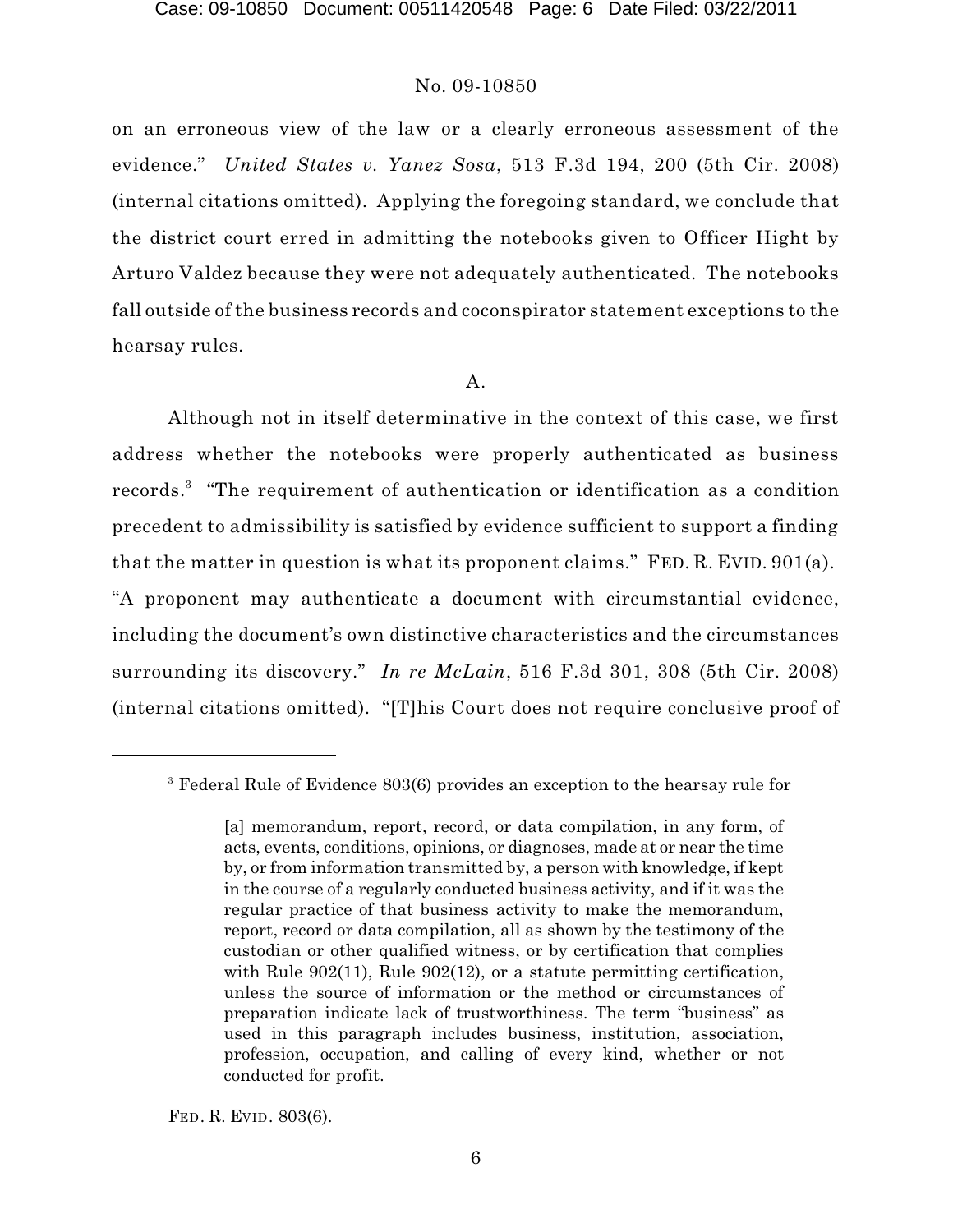authenticity before allowing the admission of disputed evidence. . . . Rule 901 does not limit the type of evidence allowed to authenticate a document. It merely requires some evidence which is sufficient to support a finding that the evidence in question is what its proponent claims it to be." *Jimenez-Lopez*, 873 F.2d at 772. The standard for authentication is not a burdensome one. *United States v. Barlow*, 568 F.3d 215, 220 (5th Cir. 2009). However, the government has failed to meet it in this case.

Although we have not spelled out the precise contours of trustworthiness necessary to authenticate drug ledgers, we have upheld the authenticity of drug ledgers as business records where (1) the ledgers were found in the home of a known drug trafficker, and the government's witness testified (2) that he worked for the drug trafficker who allegedly created the ledgers; (3) that the ledgers resembled those which the drug trafficker maintained; and (4) that the handwriting on the ledgers was similar to the drug trafficker's handwriting. *Arce*, 997 F.2d at 1128.

This case, however, is distinguishable in critical ways. Although there is no dispute that Mr. Valdez is a known drug trafficker, the ledgers were not found in Valdez's home; indeed, they were produced by Valdez at a proffer session, under circumstances that raise questions in and of themselves. Officer Hight conceded that Valdez's motive in turning over the ledgers was to obtain a benefit for himself. We have no information in the record to indicate that Valdez told Officer Hight that he was the recorder of the ledgers. The record thus does not reflect whether the ledgers were prepared by someone with knowledge of the transactions they supposedly record, or whether they record transactions at all. The ledger entries do not include any indication of the term "cocaine" and thus do not facially convey that they are applicable to the conspiracy charged. There are no dates recorded on the ledgers other than a lone reference in each to February 9 (without a year). No handwriting analysis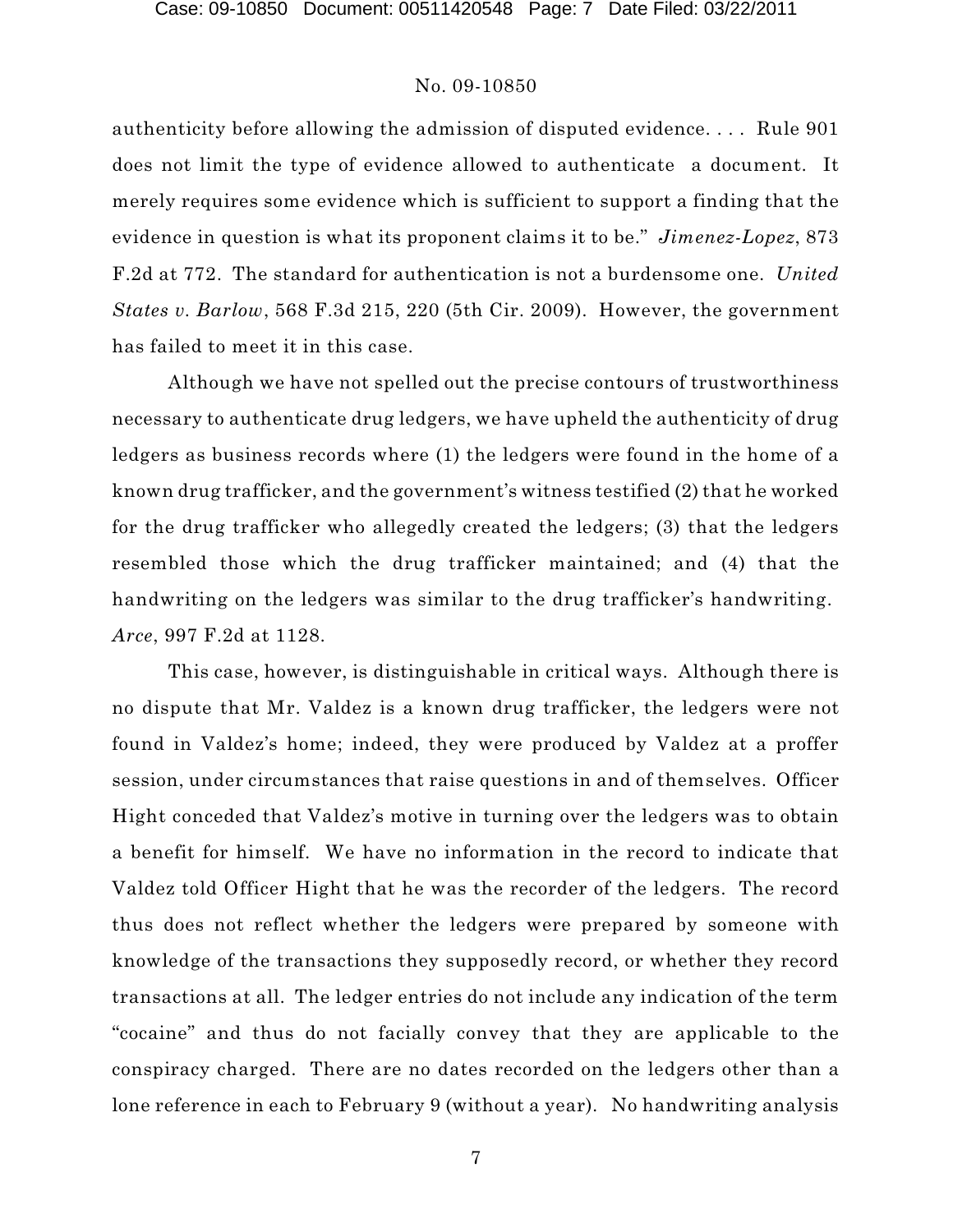was performed on the notebooks, and no member of the drug-trafficking organization testified relating to their trustworthiness.

For his part, Officer Hight testified that he was not able personally to vouch for the credibility of any entries in the ledgers. Although he testified generally that he believed numbers in the notebooks represent quantities of cocaine because they are consistent with information he gathered from intercepted phone calls, Officer Hight did not connect any specific numbers recorded in the ledgers with amounts of cocaine that he had heard discussed. He even acknowledged that the events recorded in the ledgers could have taken place at times outside the course of the relevant drug-trafficking conspiracy.

We do not overlook that the trial judge exercises broad discretion in ruling on the admissibility of evidence. *United States v. Veytia-Bravo*, 603 F.2d 1187, 1189 (5th Cir. 1979). But here the district court gave no reasons for its decision to admit the notebooks; it simply admitted the ledgers without comment. As the foregoing discussion makes clear, there is very little support for qualifying these ledgers as admissible business records. Indeed, the government has failed to satisfy virtually all of the authentication requirements with respect to the alleged drug ledgers, and the district court has said nothing. Thus satisfied that the district court's assessment of the evidence was incorrect, we conclude that admission of the notebooks under the business records exception was error.

#### B.

Like business records, statements made by a coconspirator during the course and in furtherance of a conspiracy fall within a recognized exception to the hearsay rules. FED. R. EVID.  $801(d)(2)(E)$ . Such statements "are by their nature generally nontestimonial and thus are routinely admitted against an accused despite the absence of an opportunity for cross-examination." *Holmes*, 406 F.3d at 348; *see also Crawford*, 541 U.S. at 56. As with business records, documents purporting to be the statements of a coconspirator made in the course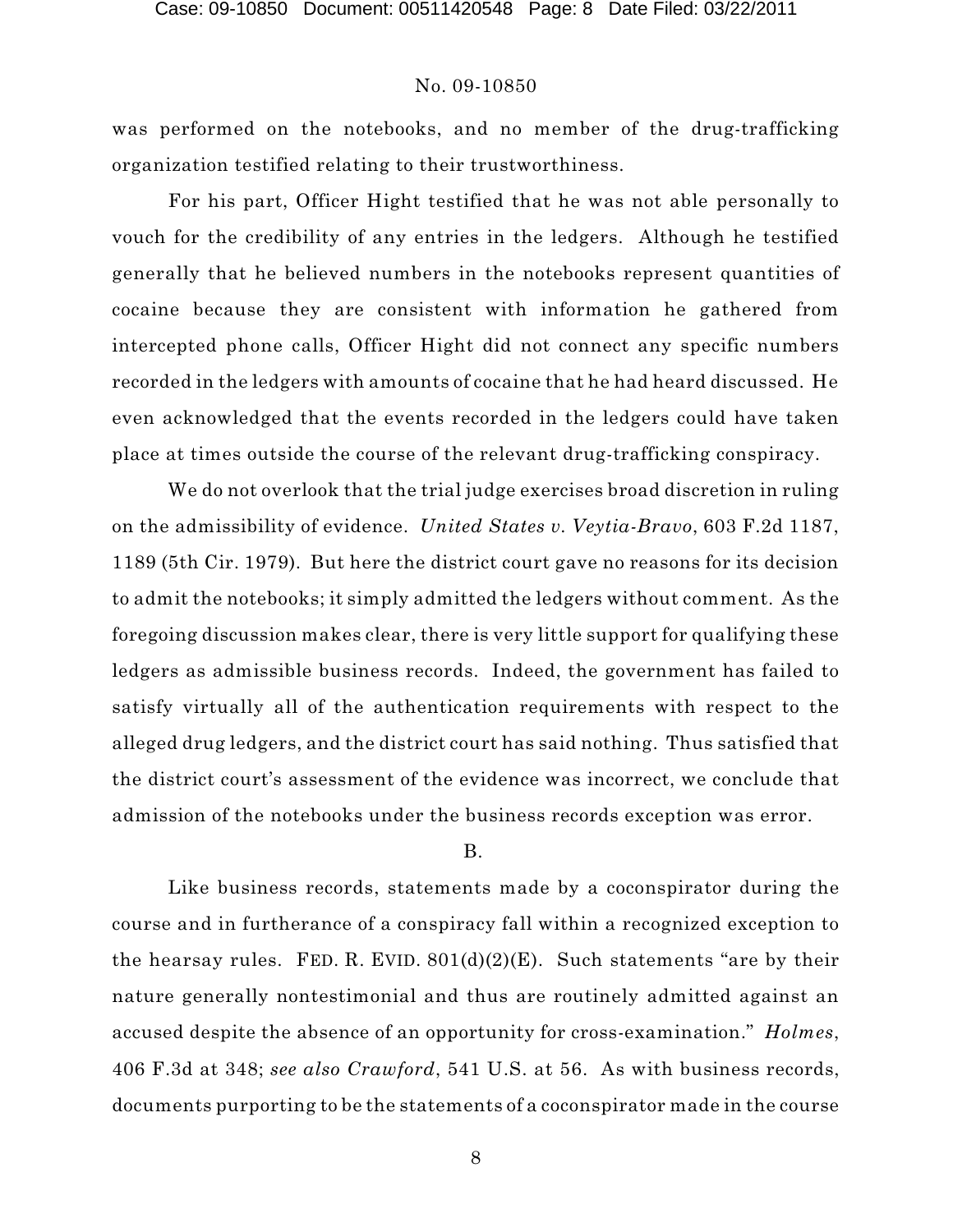and in furtherance of a conspiracy must be authenticated as such in order to be admissible.

Whether the notebooks represent coconspirator statements made during and in furtherance of a conspiracy depends, in significant part, on whether Valdez made those records in the course of his drug-trafficking enterprise. We have already found the evidence insufficient for authentication on these grounds. Specifically, we explained above that Officer Hight testified he was not able to vouch for the credibility of any entries in the ledgers and acknowledged that the events recorded therein could have taken place at times outside the course of the relevant drug-trafficking conspiracy. Given this lack of predicate, we hold there is not a sufficient basis to admit the notebooks as coconspirator statements in furtherance of a conspiracy.

#### C.

Thus, we have decided that the district court erred in allowing the notebooks into evidence as a business record or as a statement of a coconpirator during the course and in furtherance of a conspiracy—the only grounds asserted by the government to counter Jackson's Sixth Amendment objection. But this holding does not conclude our discussion. Because the standard for harmless error turns on whether the district court's error was only evidentiary or, more seriously, constitutional, we must proceed to the next question: whether the district court's admission of the notebooks violated Jackson's Sixth Amendment right to confront Valdez.

#### III.

"[T]he Confrontation Clause prohibits (1) testimonial out-of-court statements; (2) made by a person who does not appear at trial; (3) received against the accused; (4) to establish the truth of the matter asserted; (5) unless the declarant is unavailable and the defendant had a prior opportunity to cross examine him." *United States v. Gonzalez*, 436 F.3d 560, 576 (5th Cir. 2006).

9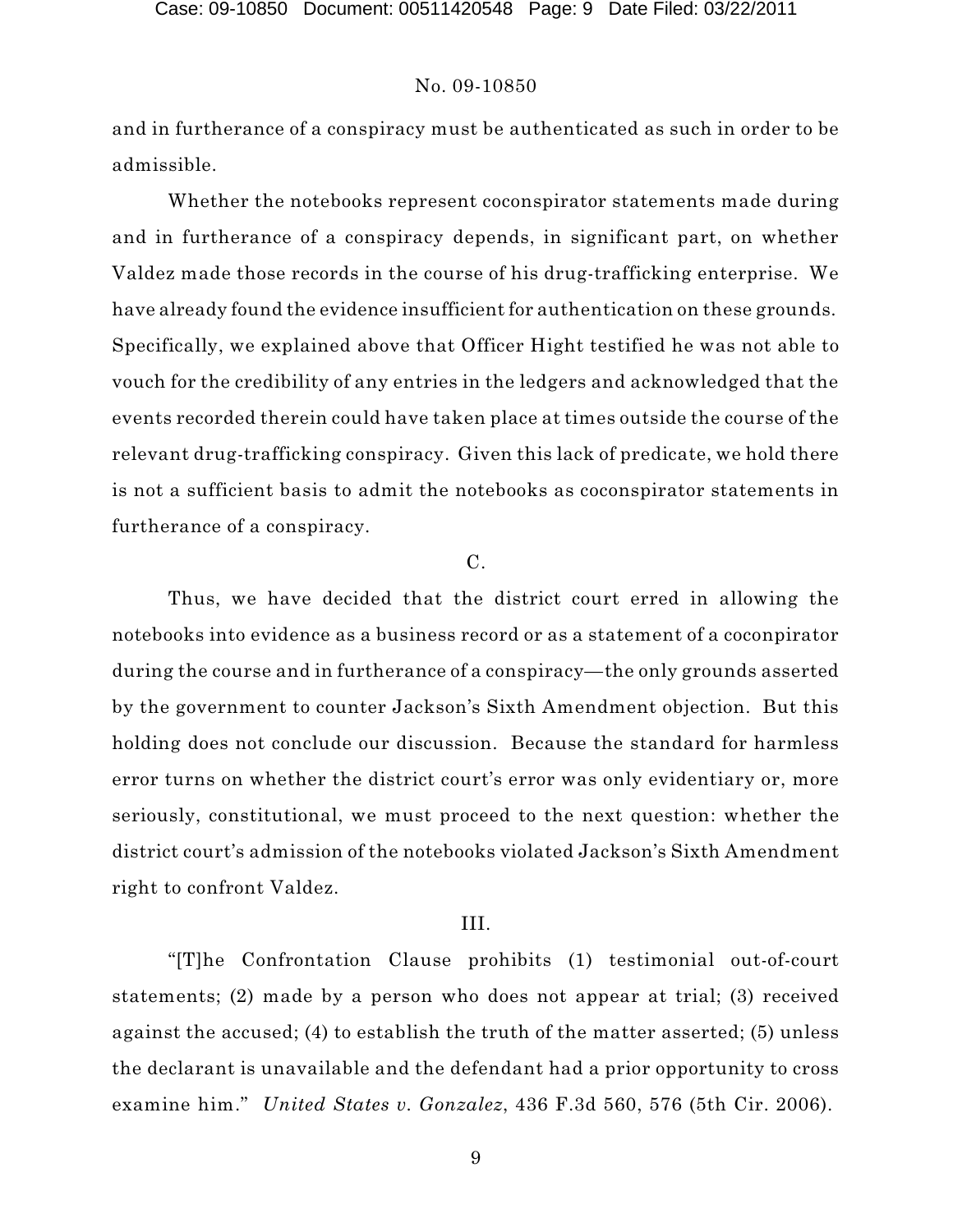Through Officer Hight, the government plainly introduced the notebooks to prove the truth of the matter asserted: Jackson's transacted cocaine deals with Valdez. Valdez did not appear at trial, was not shown to be unavailable for trial, and was not cross-examined. Jackson's Confrontation Clause claim thus turns on whether the notebooks procured from Valdez were testimonial as presented to the jury.

It is the government's burden to show the admissibility of its evidence. *See United States v. Fullwood*, 342 F.3d 409, 412 (5th Cir. 2003) ("The proponent has the burden of establishing, by a preponderance of the evidence, that the pertinent admissibility requirements are met."); *see also, e.g.*, *United States v. Elashyi*, 554 F.3d 480, 503 (5th Cir. 2008) (addressing admissibility of coconspirator statements); *United States v. Wells*, 262 F.3d 455, 461 (5th Cir. 2001) (addressing admissibility of business records). Similarly, the government bears the burden of defeating Jackson's properly raised Confrontation Clause objection by establishing that its evidence is nontestimonial. *See United States v. Arnold*, 486 F.3d 177, 192 (6th Cir. 2007) (en banc) (holding that "the government ha[d] met its burden of proving that [the statements in question] were nontestimonial").<sup>4</sup> *Cf. Melendez-Diaz*, 129 S.Ct. at 2540 ("[T]he

<sup>&</sup>lt;sup>4</sup> Judge Moore, writing in dissent in *Arnold*, discussed in further detail the foundation for the principle that the government bears the burden of proving the nontestimonial nature of statements to which the defendant objected at trial:

It is clear that before *Crawford* the government bore the burden of proving the admissibility of statements under the Confrontation Clause. *Ohio v. Roberts*, 448 U.S. 56, 74–75 (1980) ("As with other evidentiary proponents, the prosecution bears the burden of establishing" that a witness is constitutionally unavailable); *Idaho v. Wright*, 497 U.S. 805, 816 (1990) (recognizing that government has the burden of establishing sufficient indicia of reliability). Nothing in either *Crawford* or *Davis* states, or even hints, that the Supreme Court intended to alter this allocation of burdens. The inescapable conclusion, then, is that post-*Davis*, the government retains the burden of defeating, by preponderance of the evidence, a defendant's Confrontation Clause challenge. This means that the government must establish facts showing that the proffered statements are nontestimonial . . . .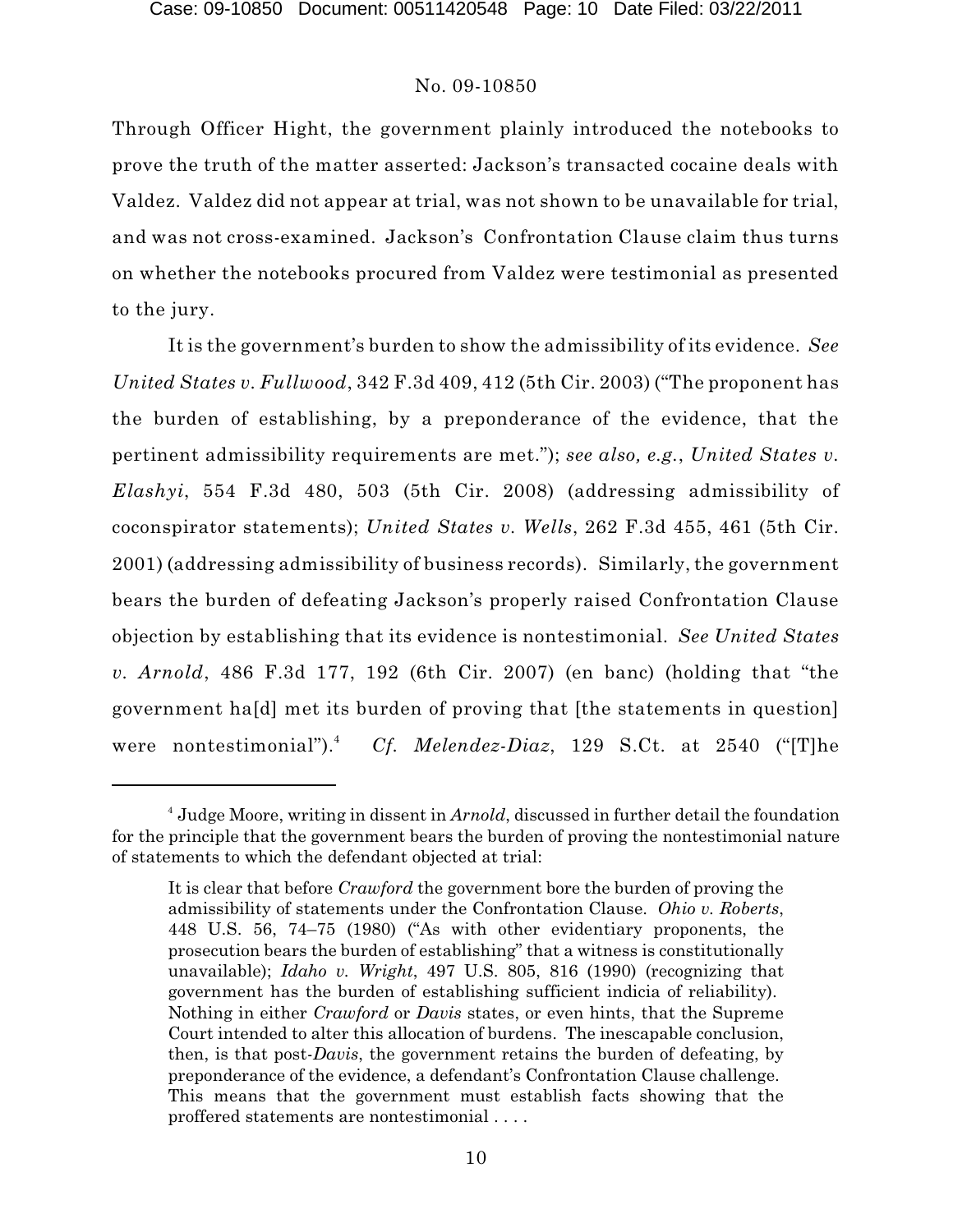Confrontation Clause imposes a burden on the prosecution to present its witnesses, not on the defendant to bring those adverse witnesses into court."). As we explain below, the government has failed to carry this burden of demonstrating that the notebooks were not testimonial.

We have earlier held that the notebooks at issue were improperly admitted into evidence as business records and interpreted for the jury by a government witness. Although Officer Hight had no independent knowledge of the authenticity of the records, he explained to the jury that the notebook entries represent the real-time records of a known drug dealer documenting his cocaine transactions with Jackson, whose alias appears in the notebooks at certain places. On the record before us, the notebooks, accompanied by Officer Hight's testimony, constitute the "functional equivalent" of Valdez's own "*ex parte* incourt testimony" against Jackson as having done drug business with Valdez. *Melendez-Diaz*, 129 S.Ct. at 2531 (quoting *Crawford*, 541 U.S. at 51).

Because there was no proof that these "business records" were authentic,

*Id.* at 213–14 (Moore, J., dissenting) (internal citations modified). Although Judge Moore was writing before the Supreme Court decided *Melendez-Diaz*, her analysis—and the majority's allocation of burden on the government—holds equally true today. As with *Crawford* and *Davis*, nothing in *Melendez-Diaz* "states, or even hints, that the Supreme Court intended to alter this allocation of burdens." *Id.*

Similarly, we find nothing in the Court's most recent Confrontation Clause decision, *Michigan v. Bryant*, --- S.Ct. ----, 2011 WL 676964 (Feb. 28, 2011), to cast doubt upon this premise. That case, like *Davis*, involved police interrogation in the aftermath of a crime; documentary evidence was not at issue. Nevertheless, the case is instructive in that the Court conducted an "objective" inquiry "to determine whether the 'primary purpose' of [the] interrogation [was] 'to enable police assistance to meet an ongoing emergency.'" *Id.* at 10. That is, the Court asked whether the evidence was sufficient to show the *non*testimonial nature of the statements at issue—not whether the defendant had proven them to be testimonial. Assuming arguendo that the Court envisioned a completely neutral allocation of burdens (an intent that we do not read into the Court's opinion), doing so would necessarily rest upon the assumption that courts will be able to ascertain from the record "the circumstances in which the encounter occurs and the statements and actions of the parties." Id. By contrast, as our discussion of authenticity reveals, the record before us does not lend itself to a determination as to the circumstances in which the relevant statements in this case (i.e., the drug ledger entries) were made.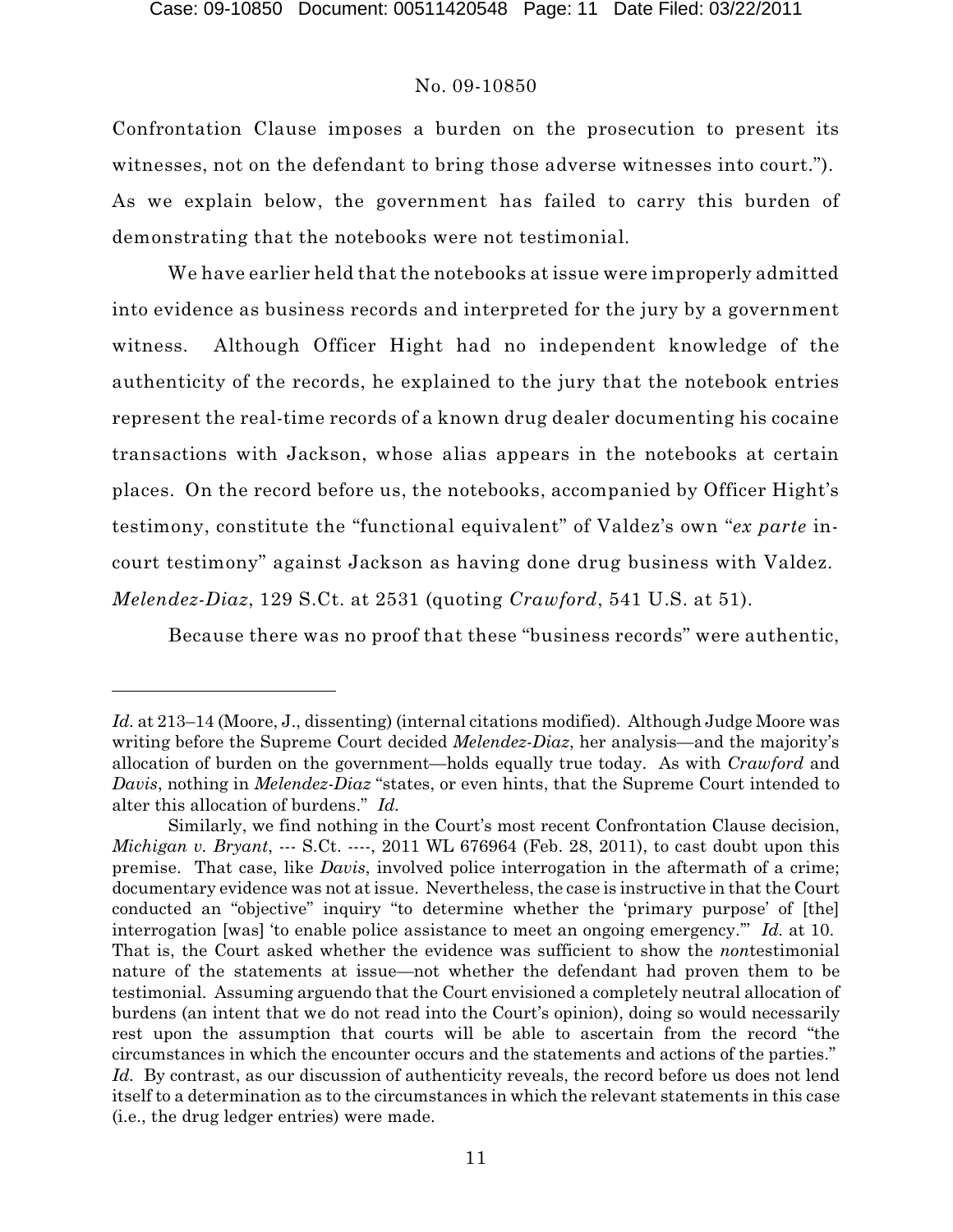the ledgers' entries become merely statements, made at an unknown time and conveyed at a proffer session, that relate (through Officer Hight's translation for the jury) the very testimony that Valdez "would be expected to provide if called Melendez-Diaz, 129 S.Ct. at 2532. In other words, the notebook at trial."<sup>5</sup> entries "do precisely *what a witness does* on direct examination." *Davis v. Washington*, 547 U.S. 813, 830 (2006). Furthermore, the government has failed to establish that these unauthenticated notebook entries were in fact *not* "made under circumstances which would lead an objective witness reasonably to believe that [they] would be available for use at a later trial."<sup>6</sup> Melendez-Diaz, 129 S.Ct. at 2531 (quoting *Crawford*, 541 U.S. at 52). It has thus failed to meet its burden of establishing that the "drug ledgers" in this case are nontestimonial.

Thus it is clear that, as presented to the jury in this case, the ledgers are

 $\delta$  When we speak of authenticity, it should not be interpreted that we are applying the reliability standard of *Ohio v. Roberts*, 448 U.S. 56 (1980), which was rejected by *Crawford* as the touchstone for determining whether evidence is testimonial. *See* 541 U.S. at 61 ("Where testimonial statements are involved, we do not think the Framers meant to leave the Sixth Amendment's protection to the vagaries of the rules of evidence, much less to amorphous notions of 'reliability.' . . . To be sure, the Clause's ultimate goal is to ensure reliability of evidence, but . . . [i]t commands . . . that reliability be assessed in a particular manner: by testing in the crucible of cross-examination.").

In *Crawford*, the Court was referring to reliability with respect to the veracity of the statements at issue. We have evaluated reliability in a different context, considering not whether the evidence in question is truthful, but whether it is the category of evidence its proponent claims. We have concerned ourselves not with whether Valdez's notebook entries accurately reflect the details of cocaine sales to Jackson, but instead with whether those entries are business records or coconspirator statements in furtherance of a conspiracy—that is, whether they are what their proponent purports them to be. The reliability for authenticity of a document, as here, is quite distinct from the reliability for truthfulness of its contents.

 $6\,$  We repeat that the ledgers' lack of authenticity is not determinative of our constitutional inquiry. We note, however, the Supreme Court's recent pronouncement that in determining whether the primary purpose of a statement is to "creat[e] an out-of-court substitute for trial testimony[,]  $\ldots$  standard rules of hearsay, designed to identify some statements as reliable, will be relevant." *Bryant*, 2011 WL 676964 at \*9. As the Court explained in *Bryant*, the business records and coconspirator statement exceptions to the hearsay rules "rest on the belief that certain statements are, by their nature, made for a purpose other than use in prosecution." *Id.* at \*11 n.9.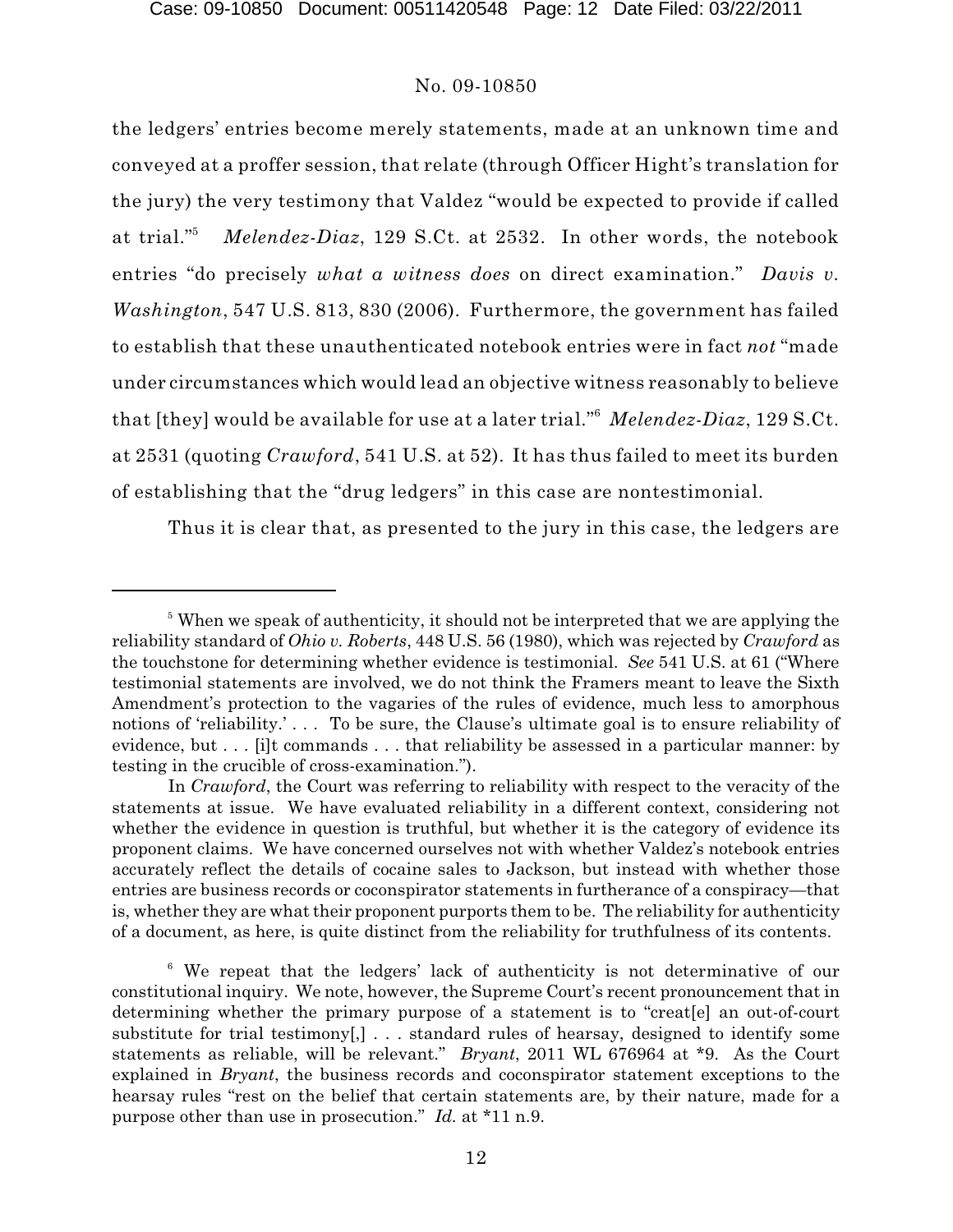testimonial evidence that violates the Confrontation Clause.

# IV.

Having concluded that the admission of the notebooks was an abuse of discretion that violated Jackson's Confrontation Clause rights, we turn now to whether this error was harmless. For the reasons that follow, we hold that the error was not harmless beyond a reasonable doubt.

"A defendant convicted on the basis of constitutionally inadmissible Confrontation Clause evidence is entitled to a new trial unless it was harmless in that 'there was [no] reasonable possibility that the evidence complained of might have contributed to the conviction.'" *United States v. Alvarado-Valdez*, 521 F.3d 337, 341 (5th Cir. 2008) (quoting *Chapman v. California*, 386 U.S. 18, 24 (1967)) (internal citations omitted). "The government bears the burden of establishing the error is harmless beyond a reasonable doubt," *id.*, and in doing so, "it is not enough to negate an effect on the outcome of the case." *United States v. Dominguez Benitez*, 542 U.S. 74, 81 n.7 (2004). Here, "because the government's closing argument relied on [the] very evidence" that offends the Confrontation Clause, "[w]e cannot see how the government can conclusively show that the tainted evidence did not contribute to the conviction." *Alvarado-Valdez*, 521 F.3d at 342–43.

In both its case in chief and its closing argument in this case, the government placed great importance on the drug ledgers handed over to Officer Hight by Arturo Valdez. The government's attorney emphasized that the ledgers showed cocaine distribution in excess of 350 to 400 kilograms to Mr. Jackson, as well as the name of an alleged coconspirator. The government stated that these entries amount to "proof beyond a reasonable doubt" that Jackson participated in the conspiracy with Valdez. Under these circumstances, "[t]here is no way to determine whether the jury would have convicted [the defendant] purely on the basis of [the tainted] testimony or of any of the other evidence." *Id.* at 343. In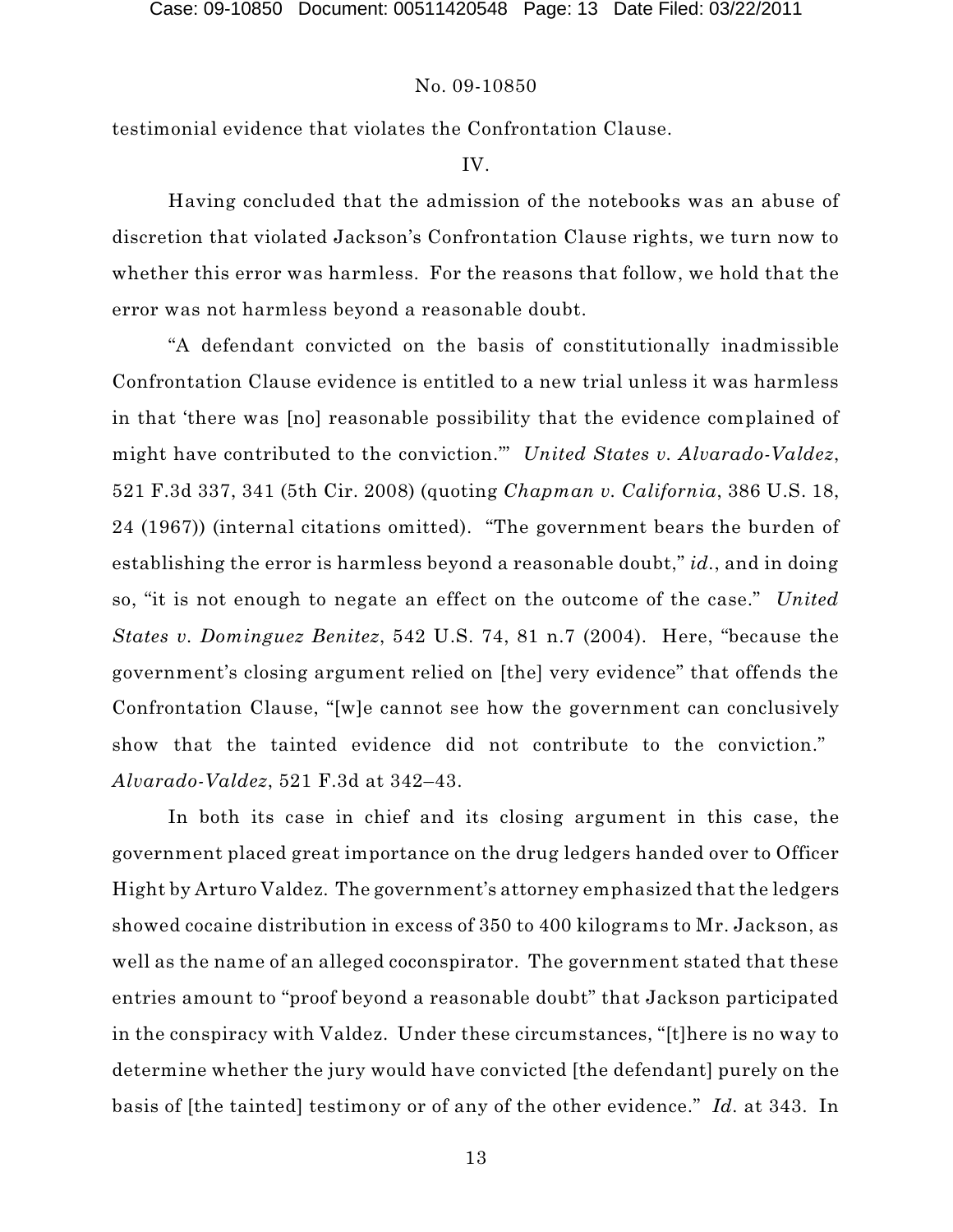the light of the government's reliance on tainted evidence, and notwithstanding the other evidence implicating Jackson in the conspiracy, the government cannot show, under controlling precedents, that the notebooks did not contribute to the conviction. Accordingly, we must say that the trial court's error was not harmless beyond a reasonable doubt, and therefore we vacate Jackson's conviction and sentence.

#### V.

The final question presented is whether we remand the case to the district court for a new trial or for entry of a judgment of acquittal. The nature of the remand depends upon whether we conclude that the remaining evidence in the record is sufficient for a reasonable jury to convict Jackson when the drug ledgers are excluded. We think there is adequate other evidence to support a jury verdict of guilt. This other evidence includes a number of telephone conversations—to which we have referred earlier in this opinion—between Jackson and his alleged coconspirator Valdez regarding the sale and purchase of cocaine. The connection between Jackson and Valdez is further substantiated by photographs of the two men together. Under a review for sufficiency, this evidence must be viewed in the light most favorable to the verdict, giving "full play to the responsibility of the trier of fact fairly to resolve conflicts in the testimony, to weigh the evidence, and to draw reasonable inferences from basic facts to ultimate facts." *Jackson*, 443 U.S. at 319. We also observe that on appeal Jackson does not argue the insufficiency of the evidence for conviction. We conclude that the remaining evidence is adequate to support a reasonable jury's finding that Jackson conspired to possess with intent to distribute more than five kilograms of cocaine. *See United States v. Watkins*, 591 F.3d 780, 788 (5th Cir. 2009) ("Each element" of a conspiracy to possess and distribute more than five kilograms of cocaine "may be inferred from circumstantial evidence; that is, the 'agreement may be inferred from a concert of action' and '[k]nowledge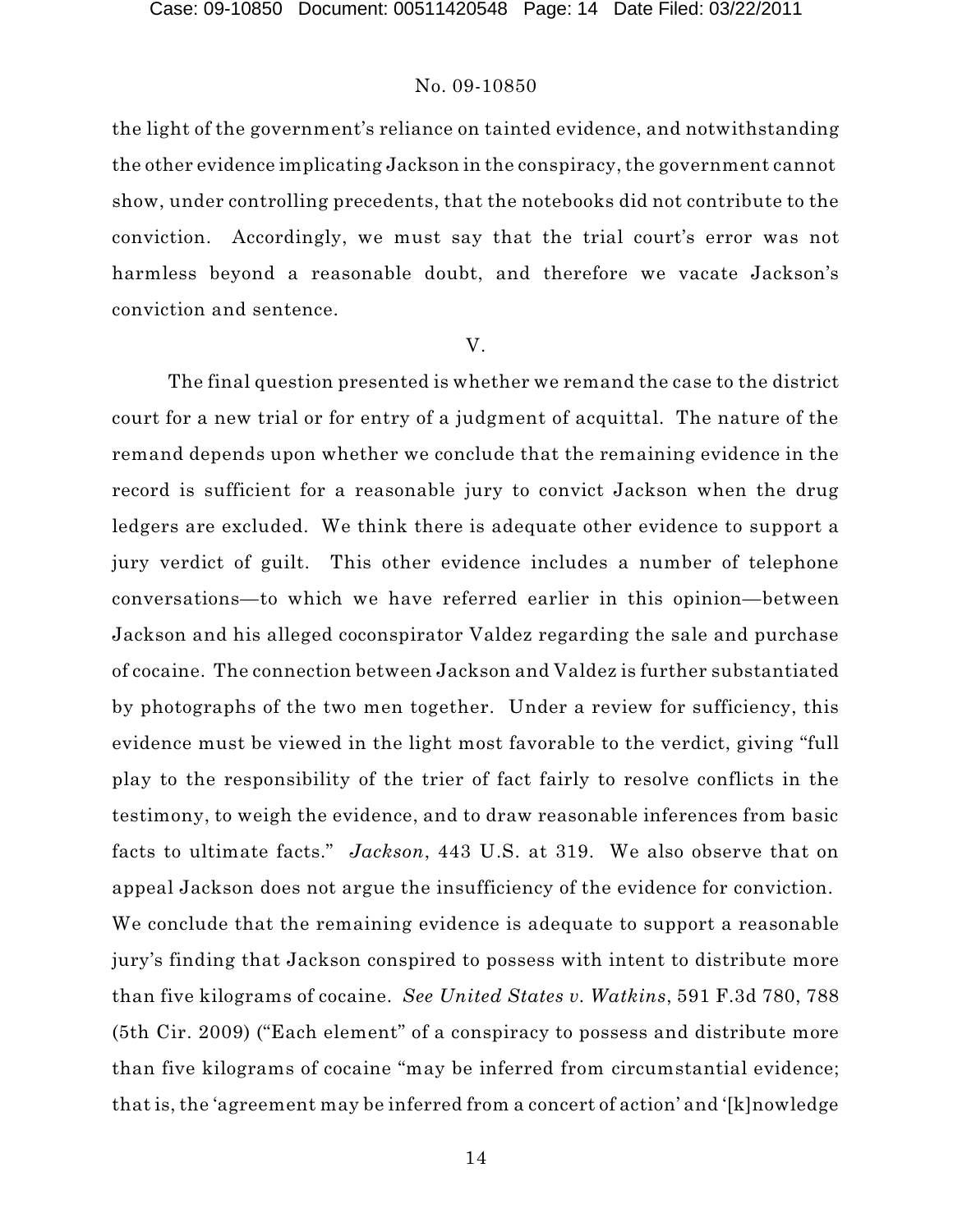of a conspiracy and voluntary participation . . . may be inferred from a collection of circumstances.'") (quoting *United States v. Casilla*, 20 F.3d 600, 603 (5th Cir. 1994) (internal citations omitted)). Accordingly, Jackson's conviction is vacated and the case is remanded for further appropriate proceedings, including an opportunity for a new trial. $^7$ 

#### VI.

We sum up: Under the general hearsay exception for business records and coconspirator statements in furtherance of a conspiracy, the notebooks alleged to contain entries of cocaine transactions involving the defendant must be authenticated in order to be admissible. We have held that the government did not adequately authenticate the notebook "drug ledgers" in this case, and that the notebooks did not bear sufficient indicia of reliability to be what they purported to be. We have thus concluded that the district court erred in admitting into evidence the notebooks as a business record or coconspirator statement in furtherance of a conspiracy.

Because the notebooks were testimonial as presented to the jury, the district court's error violated Jackson's rights under the Confrontation Clause. Given the manner in which the government relied on this inadmissible evidence in both its case in chief and its closing argument, we cannot say that the evidence did not contribute to the jury's verdict. Thus, the district court's error was not harmless beyond a reasonable doubt. Finally, we have held that the remaining evidence against Jackson is sufficient to support the conviction, and that therefore this case must be remanded for an opportunity for a new trial and such other proceedings as are appropriate.

 $\frac{1}{1}$  In the light of this conclusion, we need not address Jackson's additional grounds for appeal.